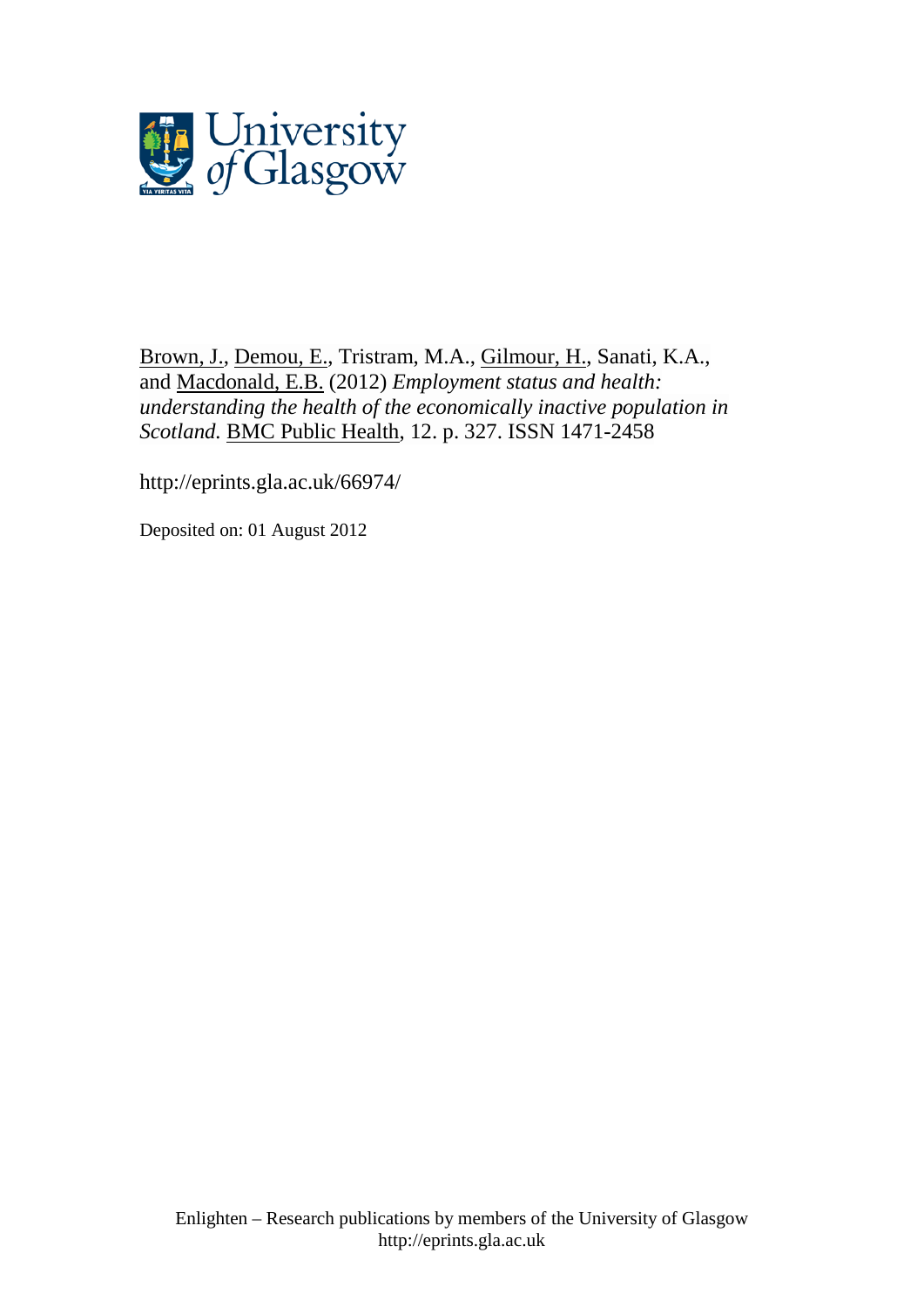# **RESEARCH ARTICLE Example 2014 The SEARCH ARTICLE**



# Employment status and health: understanding the health of the economically inactive population in Scotland

Judith Brown<sup>1\*</sup>, Evangelia Demou<sup>1</sup>, Madeleine Ann Tristram<sup>1</sup>, Harper Gilmour<sup>2</sup>, Kaveh A Sanati<sup>1</sup> and Ewan B Macdonald<sup>1</sup>

# Abstract

Background: Although the association between health and unemployment has been well examined, less attention has been paid to the health of the economically inactive (EI) population. Scotland has one of the worst health records compared to any Western European country and the EI population account for 23% of the working age population. The aim of this study is to investigate and compare the health outcomes and behaviours of the employed, unemployed and the EI populations (further subdivided into the permanently sick, looking after home and family [LAHF] and others) in Scotland.

Methods: Using data from the 2003 Scottish Health Survey, the differences in health and health behaviours among the employed, unemployed and the subgroups of the EI population were examined.

Results: Both low educational attainment and residence in a deprived community were more likely in the permanently sick group. The LAHF and the unemployed showed worse self-reported health and limiting longstanding illness compared to the employed but no significant differences were observed between these groups. The permanently sick group had significantly poorer health outcomes than all the other economic groups. Similar to the unemployed and LAHF they are more likely to smoke than the employed but less likely (along with LAHF and 'others') to exhibit heavy alcohol consumption. Interestingly, the LAHF showed better mental health than the rest of the EI group, but a similar mental health status to the unemployed. On the physical health element of lung function, the LAHF were no worse than the employed.

**Conclusion:** While on-going health promotion and vocational rehabilitation efforts need to be directed towards all, our data suggests that the EI group is at higher risk and policies and strategies directed at this group may need particular attention.

# Background

A plethora of research has confirmed the link between poor health outcomes and unemployment [[1-7](#page-8-0)] and a recent study found this relationship was consistent across 23 European countries [[8\]](#page-8-0). The literature highlights that the health effects of unemployment could be induced by socio-economic factors, such as financial strain and poverty [[1,3,4\]](#page-8-0). In addition, individual risk factors, such as lack of exercise, alcohol abuse and smoking, can substantially contribute to the increased relative mortality risk associated with unemployment. [[1,2,5,9,10\]](#page-8-0). However, debate continues over whether unemployment causes deterioration of health or whether those at higher risk of unemployment were in poorer health prior to becoming unemployed [[7](#page-8-0),[11](#page-8-0)].

The evidence review of Waddell and Burton (2006) has confirmed that being in work is generally better for health and wellbeing than being out of work [\[7](#page-8-0)]. Evidence suggests that work has beneficial long-term effects and generally the majority of people in healthy and safe work live longer than those out of work [[7](#page-8-0),[12](#page-8-0)]. Moving from work to a state of unemployment increases mortality risk [\[7](#page-8-0)], and experiencing job loss even once,



© 2012 Brown et al.; licensee BioMed Central Ltd. This is an Open Access article distributed under the terms of the Creative Commons Attribution License (http://creativecommons.org/licenses/by/2.0), which permits unrestricted use, distribution, and reproduction in any medium, provided the original work is properly cited.

<sup>\*</sup> Correspondence: [Judith.Brown@glasgow.ac.uk](mailto:Judith.Brown@glasgow.ac.uk) <sup>1</sup>

<sup>&</sup>lt;sup>1</sup>Healthy Working Lives Group, Institute of Health and Wellbeing, College of Medical, Veterinary and Life Sciences, 1 Lilybank Gardens, University of Glasgow, Glasgow G12 8RZ, UK

Full list of author information is available at the end of the article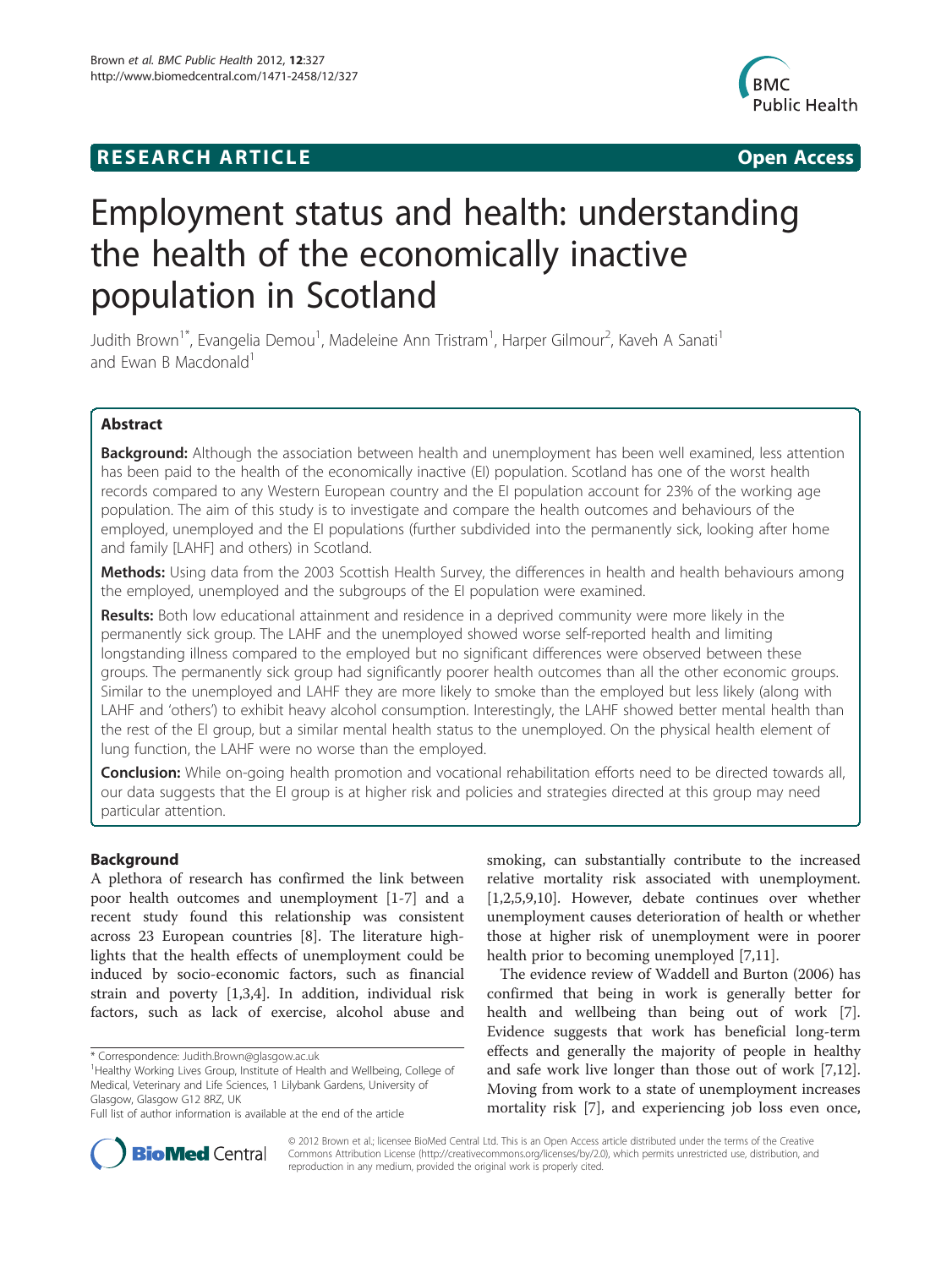increases the risk of premature mortality [\[13\]](#page-8-0). Contrarily, moving from being unemployed to being employed, is reported to lead to increased self-esteem, improved general and mental health and reduced psychological distress [[7,14,15\]](#page-8-0).

In the context of employment status, it is common to describe individuals as employed versus unemployed [[16\]](#page-8-0). However, when considering how the working age population (WAP) is involved with the labour market a third group emerges - the economically inactive (EI) [[16\]](#page-8-0). More recently the unemployed and EI have been collectively referred to as the 'workless' population [\[17](#page-8-0)]. The EI include those people who are not in work and who do not satisfy all the criteria for the International Labour Organisation's (ILO) unemployment definition [[16\]](#page-8-0), and are therefore neither working nor actively seeking work [[16\]](#page-8-0). The EI population is a rather heterogeneous group made up of three main groups - the permanently sick, many of which will be receiving sickness-related benefits (in Scotland and the UK this would be incapacity benefit or the new Employment and Support Allowance (ESA) [[18](#page-8-0)]), those that by choice or necessity are carers and are looking after home and family (LAHF), and others such as students and retired individuals. Therefore, the health status characteristics of this group are expected to cover a wide spectrum.

Currently, the number of people classified as being EI in Scotland is 781,200, which is equivalent to 23% of the WAP [[19](#page-8-0)]. Scotland has one of the worst health records amongst those of working age compared to any Western European country [[20](#page-8-0)], and sickness and disability are generally associated with being EI [[21](#page-9-0)]. While a number of studies have investigated the health outcomes associated with employment and unemployment [[1-7,9,](#page-8-0)[22](#page-9-0)-[24](#page-9-0)], the information available on health outcomes associated with being EI is still sparse [[21,22,25-29\]](#page-9-0), while even fewer studies have looked at the subcategories within the EI population [[27](#page-9-0)-[30](#page-9-0)]. A Scottish longitudinal study found that few of those EI due to sickness or disability in 1991 had moved into employment in 2001. However, for those that did move into employment, their risk of reporting a limiting longstanding illness (LLI) was decreased [\[21](#page-9-0)].

Ritchie et al. (2005) investigated the geographic distributions of the unemployed and EI in the UK, but not the health status of these particular groups [[17\]](#page-8-0). It was revealed that, overall, workless individuals lived in more deprived areas [\[17](#page-8-0)[,21](#page-9-0)]. Fone et al. (2006) examined the associations between mental health problems and economic inactivity at ward level using the Welsh Health Survey [[25\]](#page-9-0). Their study showed mental health was significantly associated with the ward deprivation score and the effect was strongest for the EI [[25](#page-9-0)]. Honkonen et al. (2007) concluded that the EI were similar to the unemployed in exhibiting a higher relative risk of having

a mental health problem compared to the employed [[26](#page-9-0)], but did not consider the composition of the EI. A similar situation is observed for LLI, where unemployment and economic inactivity are high predictors of the on-set of LLI [[22](#page-9-0)]. In a study conducted in England and Wales, both mortality and LLI were lowest amongst those in work, much higher for the permanently sick, while all others (investigated as a single group minus the retired population), exhibited rates that fell between those for the employed and permanently sick [[31](#page-9-0)].

Dissecting the EI group into its subcategories gives more insight into the characteristics of the people within these, the health issues, and needs associated with each subgroup. In an earlier study, Thomas et al. (2005) used the British Household Panel Survey to investigate the health impact of transitions between employment and states of worklessness and demonstrated that moving from work to worklessness was associated with psychological distress. The effect was most pronounced for moving from formal employment to long-term illness, while moving into the family-care or maternity-leave category was not significantly different to moving to unemployment, retirement or full time study [[29\]](#page-9-0). Similarly, using the 2001 English Census, Bambra and Popham (2010), showed that when breaking down the EI group, the permanently sick were significantly different in terms of general health than all groups, whereas the LAHF and others were not that different from the unemployed [\[27](#page-9-0)].

While much of the research in employment status and health has been concerned with the employed and unemployed groups, less research has been undertaken on the health of the EI population, and specifically on the subcategories of this group. This is especially important in the current climate where welfare reform is making it mandatory for individuals from all categories of the workless population to engage, possibly for the first time, or re-engage after a period of absence, with the labour market [\[32-34\]](#page-9-0). The few studies that have been published are often limited by not exploring health outcomes at all or simply focusing on one health issue and not examining the breakdown of the EI population. Additionally, there is a lack of regional and up-to-date information for Scotland. Therefore the aim of this study is to address this gap in the literature and investigate the health outcomes and behaviours of the employed, unemployed and the EI populations in Scotland.

# Methods

The 2003 Scottish Health Survey (SHeS) is a crosssectional national population-based survey and was the latest version available at the time of this study. The survey used a multi-stage stratified probability sampling design, with postcode sectors selected at the first stage and household addresses at the second stage. The survey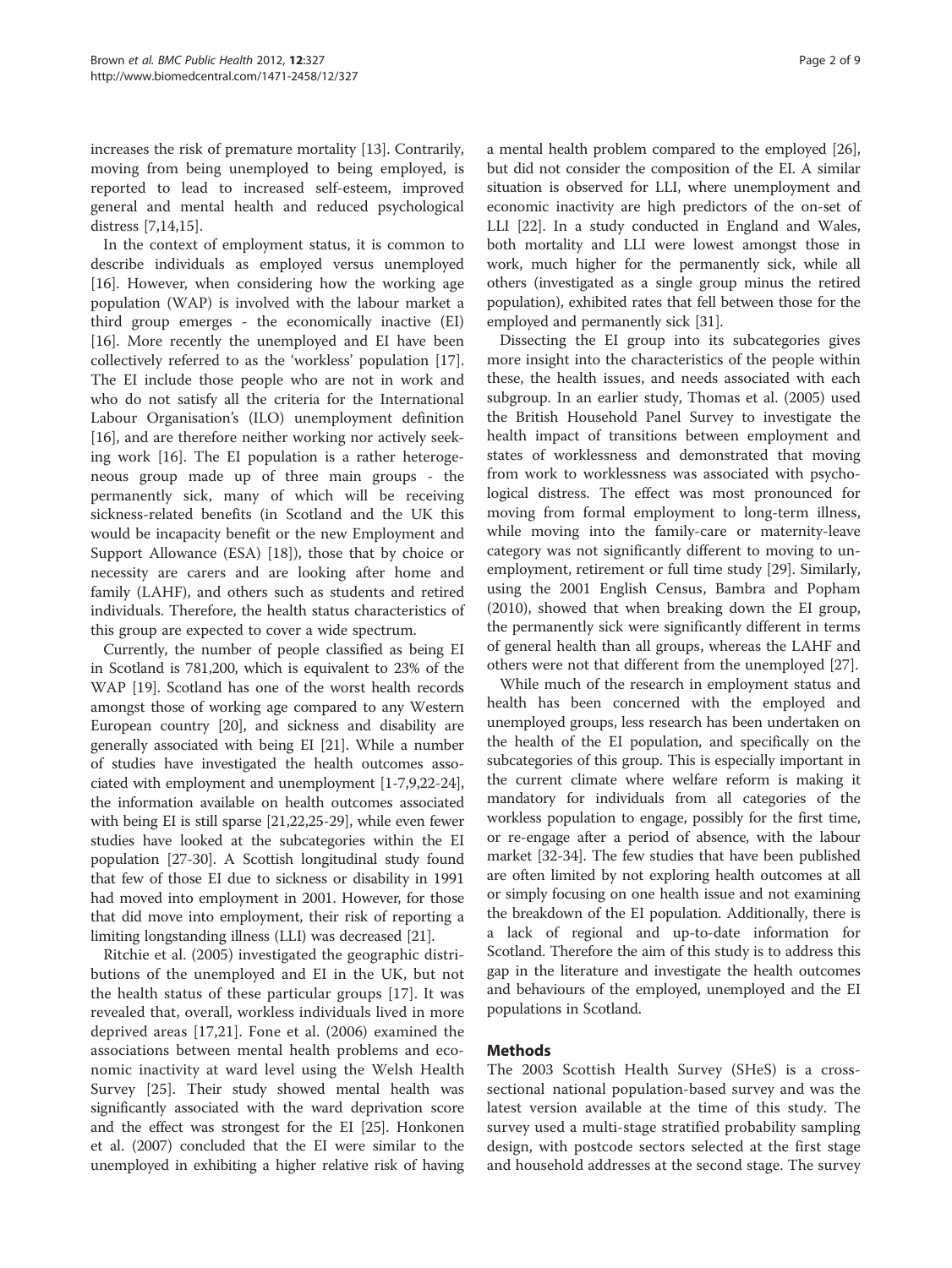methodology is described in detail elsewhere [[35\]](#page-9-0). The interview covers a wide range of health items including self-assessed health and disability, cardiovascular and respiratory disease, smoking, drinking, common mental health problems, health service usage, eating patterns and physical activity. The response rate for the interview component of the survey was 60%. This study used the 2003 SHeS to examine the health and health behaviours of the WAP by employment status.

# Employment status

The SHeS asks four questions which are used to derive participant employment status (a. whether working in last week, b. did they do any paid work in the last seven days, c. whether they were looking for paid work in the last four weeks, and d. whether they would have taken paid work in the last two weeks). These questions allow the WAP to be divided into the employed, unemployed and EI and are consistent with the definitions of employment status described in the introduction. We then further subdivided the EI group into three groups – the permanently sick, LAHF and the remaining EI which we have called 'others'. The early retired were a very small proportion of the sample (2.9%) and were excluded from our study since definite conclusions about whether early retirement is good or bad for an individual's health are still unclear [\[7](#page-8-0)].

# Variables

The selection of SHeS variables used in this study focused on including both objective and subjective measures of health. All variables used in this study are described in Table [1.](#page-4-0)

# Statistical analysis

SPSS version 15 was used for the statistical analyses. The associations between employment status and education and deprivation were analysed using chi-squared tests. Logistic regression was used to assess the dependence of the health outcomes on employment status. The first set of logistic regressions was run unadjusted and the second set was adjusted for age, sex, education and deprivation.

# Results

There were 5877 cases of working age participants (47.2%, n = 2773 females aged 16–59 and 52.8%, n = 3104 males aged 16–64) in the study. The early retired participants  $(2.9\% , n = 172)$  and missing values  $(0.4\% , n = 25)$ were excluded leaving 5680 cases. Of these cases the majority of the respondents  $(71.2\% , n = 4045)$  were in employment. The second largest group were the EI  $(22.6\% , n = 1281)$ , while the unemployed formed the smallest group  $(6.2\%$ , n = 354). The EI group was further divided into the following three subcategories; permanently sick  $(35.8\%, n = 459)$ , LAHF  $(41.8\%, n = 535)$  and 'others' (22.4%, n = 287). The 'others' group consisted of full-time students not looking for paid work, those waiting to take up paid work already obtained, and those intending to look for work but temporarily sick.

The only group which displays a large variation in sex is the LAHF, where 91% of the group are female (Table [2](#page-5-0)). The mean age of the groups varies from 26.9 for the 'others' to 49.1 for the permanently sick (Table [2](#page-5-0)).

Table [3](#page-5-0) shows a statistically significant association between employment status and education and deprivation (as measured by the Scottish Index of Multiple Deprivation, SIMD). There are very large differences in the educational qualifications of the economic groups. 30.4% of the employed have a degree or higher. In comparison only 7.5% of the permanently sick and 13.3% of the LAHF have a degree. There are big variations in the number of respondents having no qualifications (employed 14.6%, permanently sick 51.5%, LAHF 33.9%). 42.7% of the permanently sick group live in the most deprived areas (SIMD 5) compared to 12.9% of the employed, 23.4% of the unemployed and 25.2% of the LAHF. Only 5.4% of the permanently sick live in SIMD 1 (least deprived) in contrast to 22.9% of the employed population.

Looking at the adjusted odds ratios (OR) the LAHF group and the 'others' are more likely to have poor selfreported health (SRH) than the employed (2.2 times and 2.45 times respectively), but show no difference from the unemployed group (Table [4\)](#page-6-0). However the permanently sick are 25 times more likely to self report poor health than the employed and this perception of health is significantly worse compared to all the other employment groups. The unemployed are 1.7 times more likely to self report poor health than the employed.

The LAHF, 'others', and unemployed are more likely to have a limiting-longstanding illness than the employed group (2 times and 2.7 times and 1.5 times, respectively), and this difference is even greater for the permanently sick who are 66 times more likely to have a LLI than the employed (Table [4\)](#page-6-0).

With regard to mental health, the LAHF, 'others' and unemployed, demonstrate poorer mental health than the employed (1.5 times, 3.3 times and 2.3 times, respectively). The permanently sick are 7.4 times more likely to have poor mental health than the employed. The LAHF have slightly but significantly worse mental health than the employed group and their mental status is significantly different from all other EI groups (LAHF OR 1.51 95% CI 1.16-1.96; permanently sick OR 7.40 95% CI 5.80-9.45; 'other' OR 3.28 95% CI 2.35-4.58).

The permanently sick are 3.2 times more likely to have poor lung function compared to the employed, while the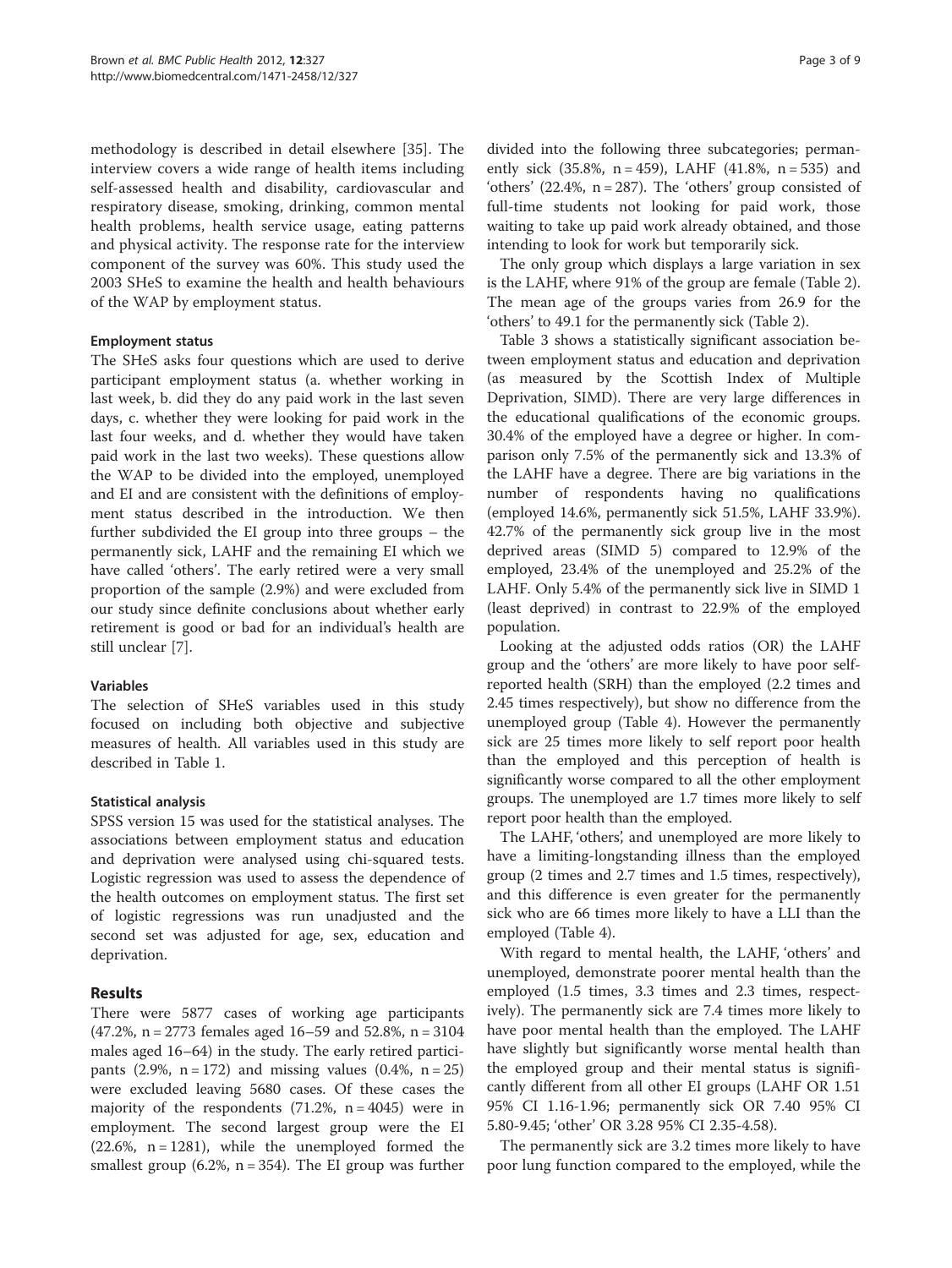# <span id="page-4-0"></span>Table 1 Description of variables used in this study

| Variable                            | Levels                                                           | <b>Description</b>                                                                                                                                                                                                                                                                                             |  |  |
|-------------------------------------|------------------------------------------------------------------|----------------------------------------------------------------------------------------------------------------------------------------------------------------------------------------------------------------------------------------------------------------------------------------------------------------|--|--|
| <b>Health outcomes</b>              |                                                                  |                                                                                                                                                                                                                                                                                                                |  |  |
| Self-reported health (SRH)          | Good health - 0                                                  | · General health rated as very good, good, fair, bad or very bad                                                                                                                                                                                                                                               |  |  |
|                                     | Poor health $-1$                                                 | Good health recoded as very good or good                                                                                                                                                                                                                                                                       |  |  |
|                                     |                                                                  | Poor health recoded as fair, bad, very bad                                                                                                                                                                                                                                                                     |  |  |
| Limiting longstanding illness (LLI) | $No LLI - 0$                                                     | Respondents asked if they had a limiting-longstanding illness                                                                                                                                                                                                                                                  |  |  |
|                                     | $LU - 1$                                                         | $\cdot$ No LLI                                                                                                                                                                                                                                                                                                 |  |  |
|                                     |                                                                  | $-Have III$                                                                                                                                                                                                                                                                                                    |  |  |
| Mental health                       | Good mental health - 0                                           | Score from the 12-item General Health Ouestionnaire (GHO-12).                                                                                                                                                                                                                                                  |  |  |
|                                     | Poor mental health - 1                                           | · Score 0-3 recoded as good mental health                                                                                                                                                                                                                                                                      |  |  |
|                                     |                                                                  | • Score 4 or more recoded as poor mental health                                                                                                                                                                                                                                                                |  |  |
| Lung function                       | Good lung function - 0                                           | Three questions related to respiratory symptoms were asked resulting in<br>the variable 'wheezed without a cold'.                                                                                                                                                                                              |  |  |
|                                     | Poor lung function - 1                                           | • Not 'wheezed without a cold' recoded as good lung function                                                                                                                                                                                                                                                   |  |  |
|                                     |                                                                  | • Wheezed without a cold' recoded poor lung function                                                                                                                                                                                                                                                           |  |  |
| Smoking status                      | Non-smoker - 0                                                   | Smoking history                                                                                                                                                                                                                                                                                                |  |  |
|                                     | Smoker - 1                                                       | • Non-smoker                                                                                                                                                                                                                                                                                                   |  |  |
|                                     |                                                                  | • Current smoker                                                                                                                                                                                                                                                                                               |  |  |
| Alcohol consumption                 | Under and including limits - 0                                   | Weekly alcohol consumption (weekly limits: males 21 units, females 14 units)                                                                                                                                                                                                                                   |  |  |
|                                     | Over weekly limits - 1                                           | • Under and including limits                                                                                                                                                                                                                                                                                   |  |  |
|                                     |                                                                  | Over weekly limits                                                                                                                                                                                                                                                                                             |  |  |
| <b>Explanatory variable</b>         |                                                                  |                                                                                                                                                                                                                                                                                                                |  |  |
| Employment status                   | Employed $-1$                                                    | Employment status at time of interview                                                                                                                                                                                                                                                                         |  |  |
|                                     | Unemployed - 2                                                   |                                                                                                                                                                                                                                                                                                                |  |  |
|                                     | Permanently sick - 3                                             |                                                                                                                                                                                                                                                                                                                |  |  |
|                                     | Looking after home and family - 4                                |                                                                                                                                                                                                                                                                                                                |  |  |
|                                     | Others $-5$                                                      |                                                                                                                                                                                                                                                                                                                |  |  |
| <b>Confounding variables</b>        |                                                                  |                                                                                                                                                                                                                                                                                                                |  |  |
| Sex                                 | $Male - 1$                                                       | Sex of the respondent                                                                                                                                                                                                                                                                                          |  |  |
|                                     | Female $-2$                                                      |                                                                                                                                                                                                                                                                                                                |  |  |
| Age                                 | $16 - 24 - 1$                                                    | Age of respondent                                                                                                                                                                                                                                                                                              |  |  |
|                                     | $25 - 34 - 2$                                                    |                                                                                                                                                                                                                                                                                                                |  |  |
|                                     | $35 - 44 - 3$                                                    |                                                                                                                                                                                                                                                                                                                |  |  |
|                                     | $45 - 54 - 4$                                                    |                                                                                                                                                                                                                                                                                                                |  |  |
|                                     | $55 - 64 - 5$                                                    |                                                                                                                                                                                                                                                                                                                |  |  |
| Deprivation (SIMD quintile)         | Scale 1 to 5                                                     | The Scottish Index of Multiple Deprivation (SIMD), an area-based level of<br>deprivation, was derived from the residential postcode of the respondents and                                                                                                                                                     |  |  |
|                                     | Least deprived - 1                                               | categorised into quintiles. The SIMD score is calculated at the level of "data                                                                                                                                                                                                                                 |  |  |
|                                     | Most deprived - 5                                                | zones" using 31 indicators in six individual domains of current income,<br>employment, housing, health, education, skills and training and geographic<br>access to services and telecommunications. Data zones are groups of Census<br>output areas which have populations of between 500 and 1,000 residents. |  |  |
| Education                           | Degree or higher $-1$                                            | Highest level of qualification obtained                                                                                                                                                                                                                                                                        |  |  |
|                                     | Higher National Certificate/Diploma<br>(HNC/D) or equivalent - 2 |                                                                                                                                                                                                                                                                                                                |  |  |
|                                     | Higher grade or equivalent - 3                                   |                                                                                                                                                                                                                                                                                                                |  |  |
|                                     | Standard grade or equivalent - 4                                 |                                                                                                                                                                                                                                                                                                                |  |  |
|                                     | Other school level - 5                                           |                                                                                                                                                                                                                                                                                                                |  |  |
|                                     | None - 6                                                         |                                                                                                                                                                                                                                                                                                                |  |  |
|                                     |                                                                  |                                                                                                                                                                                                                                                                                                                |  |  |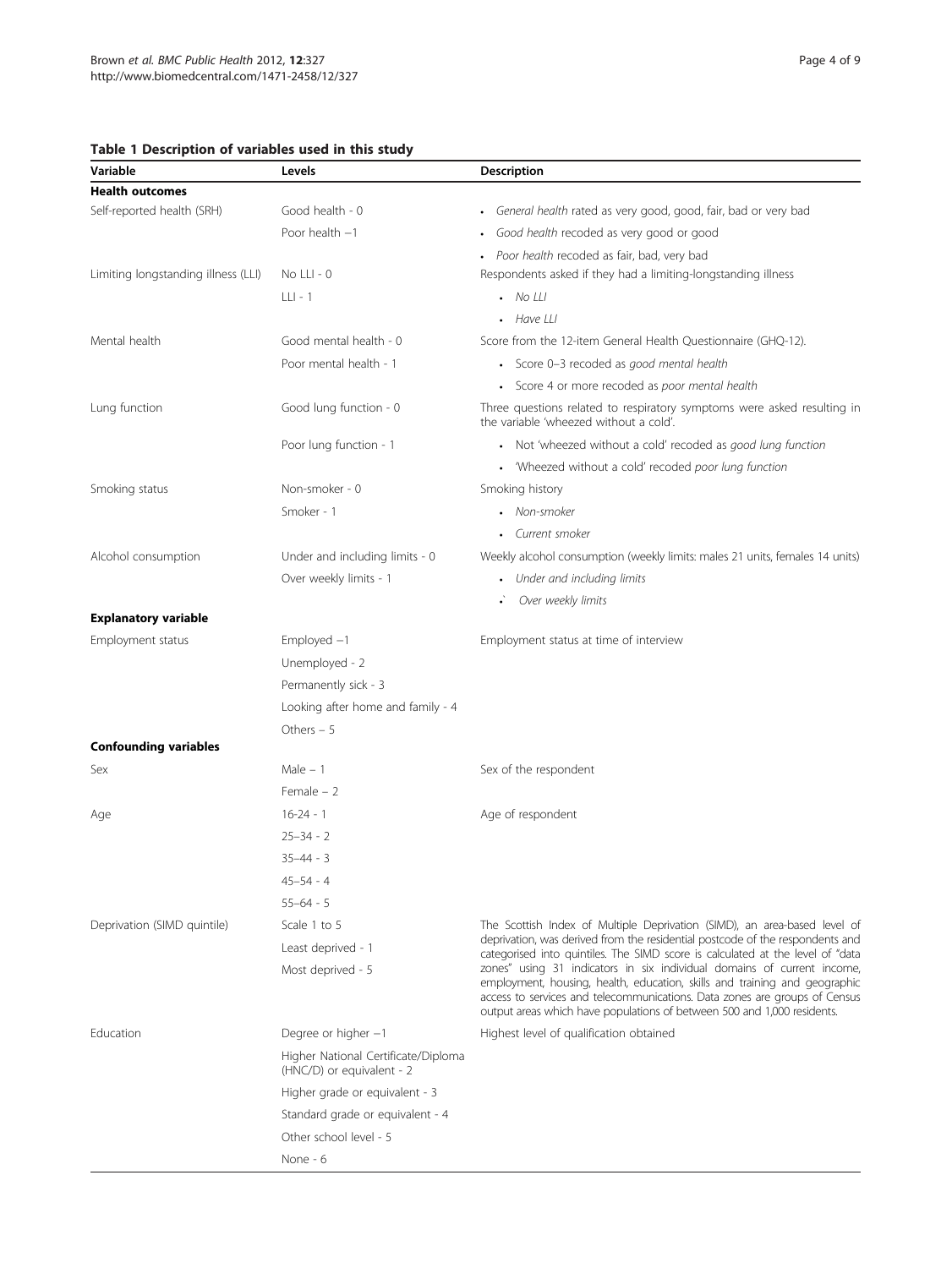<span id="page-5-0"></span>Table 2 Sex and age distribution of respondents according to their employment status

| <b>Employment status</b>      | Male $(\%)$ | Female (%) | Mean age |
|-------------------------------|-------------|------------|----------|
| Employed                      | 49.7        | 50.3       | 41.4     |
| Unemployed                    | 53.1        | 46.9       | 31.4     |
| Permanently sick              | 54.5        | 45.5       | 49.1     |
| Looking after home and family | 9.0         | 91.0       | 40.2     |
| Others                        | 49.1        | 50.9       | 26.9     |

'others' are only 1.4 times more likely to report poor lung function compared to the employed. The LAHF were no worse than the employed (Table [4\)](#page-6-0).

The permanently sick, LAHF and unemployed are more likely to be smokers than the employed group (Table [4\)](#page-6-0).

The permanently sick, LAHF, and 'others', are less likely to exhibit heavy alcohol consumption compared to the employed. There is no difference in alcohol consumption between the employed and unemployed (Table [4\)](#page-6-0).

### Discussion

This is the first study that has looked at the breakdown of the EI group by a number of health measures in Scotland. This study's main variable of interest is employment status, which distinguishes it from other studies that looked at employment status as a confounding factor and not as the main outcome variable [[10,](#page-8-0)[36](#page-9-0)].

The EI are a significant proportion of the potential workforce and much of the literature have studied them as one single group [\[22,25,26\]](#page-9-0). This has resulted in inherent assumptions of homogeneity within this group and therefore important differences between the EI

subgroups being undetected and policies not always being appropriate. In this study, the permanently sick made up 36% of the EI population, but the largest group were the LAHF (42%). While the permanently sick did have much worse health than all other economic groups, important results were found for the LAHF. This study highlights that the LAHF, while grouped in with the EI due to their association with the labour market, constitute a rather different group and demonstrate similar traits to the employed and unemployed.

Only more recently has the effect on mental health and psychological wellbeing been investigated in the EI population, however unlike our study they have been treated as one group [\[26](#page-9-0)]. Our study revealed a relatively better mental status in the LAHF with respect to the remaining EI subgroups which was consistent to a recent English study using the Adult Psychiatric Morbidity Survey 2007 [\[30](#page-9-0)]. Similar to our study, Ford et al. (2010) examined mental health status in the EI by breaking down the group [\[30\]](#page-9-0). However, their breakdown was based on benefits received [\[30\]](#page-9-0), and may therefore inadvertently exclude many of the EI, in particular the LAHF who do not receive benefits. The majority of the LAHF group in our study were women. This gender disproportion may provide one explanation for our finding. Women tend to carry out the greater share of domestic responsibilities and therefore, when unemployed or LAHF, their multitasking overload may decrease, which in turn could reduce stress and attenuate the risk of poor mental health [[30](#page-9-0)].

By investigating lung function we were able to include a measure of physical health in addition to perceived health. Our study showed that being in work was not a predictor of good lung function, as the LAHF showed no difference from the employed, whereas the unemployed

Table 3 Employment status, education and deprivation (percent in each economic group)

| Education*                    | Degree or<br>higher% | HNC/D<br>Or equiv% | Higher grade<br>or equiv% | Standard grade<br>or equiv% | Other school level% | No qualifications% |
|-------------------------------|----------------------|--------------------|---------------------------|-----------------------------|---------------------|--------------------|
| Employed                      | 30.4                 | 9.9                | 20.4                      | 19.9                        | 4.8                 | 14.6               |
| Unemployed                    | 14.1                 | 7.3                | 25.1                      | 31.6                        | 3.1                 | 18.6               |
| Permanently sick              | 7.5                  | 2.2                | 14.5                      | 16.1                        | 8.1                 | 51.5               |
| Looking after home and family | 13.3                 | 6.0                | 14.2                      | 25.5                        | 7.1                 | 33.9               |
| Others                        | 13.6                 | 3.1                | 31.1                      | 31.8                        | 3.8                 | 16.4               |
| Deprivation**                 | SIMD $1^*$ %         | <b>SIMD 2%</b>     | <b>SIMD 3%</b>            | <b>SIMD 4%</b>              | <b>SIMD 5%</b>      |                    |
| Employed                      | 22.9                 | 24.9               | 22.0                      | 17.3                        | 12.9                |                    |
| Unemployed                    | 13.6                 | 16.1               | 24.9                      | 22.0                        | 23.4                |                    |
| Permanently sick              | 5.4                  | 9.6                | 16.6                      | 25.7                        | 42.7                |                    |
| Looking after home and family | 15.0                 | 19.1               | 16.1                      | 24.7                        | 25.2                |                    |
| Others                        | 19.2                 | 17.1               | 22.3                      | 18.8                        | 22.6                |                    |

\* Test of association on education and employment status p-value < 0.001.

\*\* Test of association on deprivation category and employment status p-value < 0.001.

# SIMD 1 is the least deprived and SIMD 5 is the most deprived.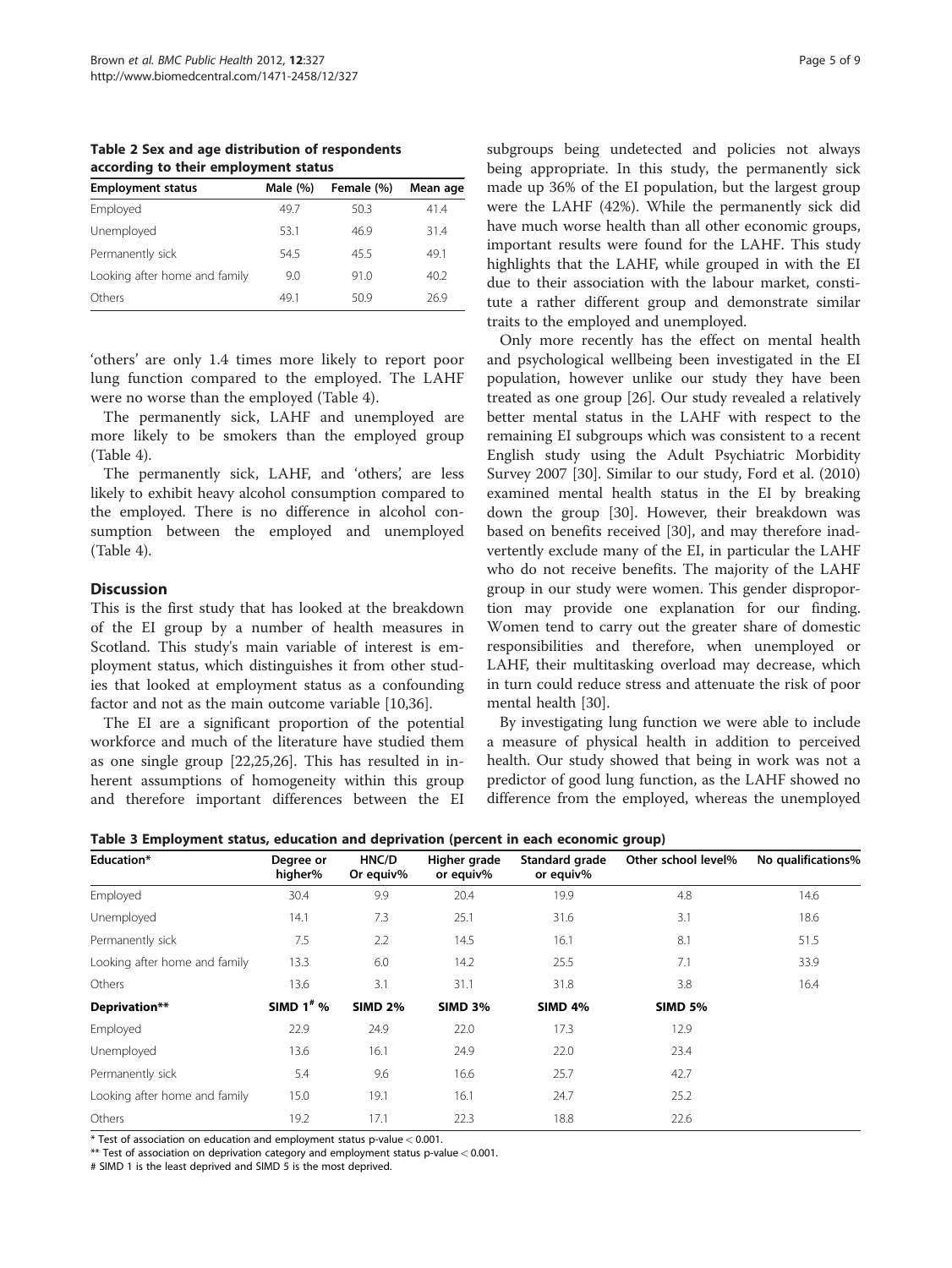<span id="page-6-0"></span>

| Variable                             | Unadjusted OR (95% CI) | Adjusted OR (95% CI)   |
|--------------------------------------|------------------------|------------------------|
| Poor self-reported health            |                        |                        |
| Employed                             | $\mathbf{1}$           | 1                      |
| Unemployed                           | 1.54 (1.17-2.02)       | 1.72 (1.28-2.30)       |
| Permanently sick                     | 40.75 (30.58-54.31)    | 25.43 (18.90-34.21)    |
| Looking after home and family        | 2.59 (2.11-3.18)       | 2.20 (1.76-2.76)       |
| Others                               | 1.80 (1.35-2.40)       | 2.45 (1.77-3.40)       |
|                                      | p < 0.001              | p < 0.001              |
| <b>Limiting longstanding illness</b> |                        |                        |
| Employed                             | $\mathbf{1}$           | 1                      |
| Unemployed                           | 1.19 (0.88-1.60)       | 1.53 (1.11-2.09)       |
| Permanently sick                     | 91.89 (62.44-135.24)   | 65.59 (44.19-97.33)    |
| Looking after home and family        | 2.11 (1.71-2.62)       | 2.03 (1.61-2.56)       |
| Others                               | $1.64(1.22 - 2.21)$    | 2.70 (1.92-3.78)       |
|                                      | p < 0.001              | p < 0.001              |
| Poor mental health                   |                        |                        |
| Employed                             | $\mathbf{1}$           | 1                      |
| Unemployed                           | 2.04 (1.54-2.71)       | 2.28 (1.69-3.08)       |
| Permanently sick                     | 7.20 (5.80-8.95)       | 7.40 (5.80-9.45)       |
| Looking after home and family        | $1.69(1.31-2.16)$      | 1.51 (1.16-1.96)       |
| Others                               | 2.65 (1.97-3.56)       | 3.28 (2.35-4.58)       |
|                                      | p < 0.001              | p < 0.001              |
| Poor lung function                   |                        |                        |
| Employed                             | $\mathbf{1}$           | 1                      |
| Unemployed                           | 1.34 (1.02-1.77)       | 1.34 (1.00-1.80)       |
| Permanently sick                     | 3.49 (2.84-4.29)       | 3.22 (2.56-4.05)       |
| Looking after home and family        | 1.14 (0.09-1.45)       | 1.12 (0.86-1.44)       |
| Others                               | 1.31 (0.96-1.79)       | 1.41 (1.01-1.97)       |
|                                      | p < 0.001              | p < 0.001              |
| <b>Current smoker</b>                |                        |                        |
| Employed                             | $\mathbf{1}$           | 1                      |
| Unemployed                           | 2.03 (1.62-2.53)       | 1.67 (1.31-2.12)       |
| Permanently sick                     | 2.85 (2.34-3.46)       | 1.84 (1.48-2.29)       |
| Looking after home and family        | 1.91 (1.58-2.29)       | 1.35 (1.10-1.66)       |
| Others                               | 1.28 (0.99-1.67)       | 1.11 (0.83-1.49)       |
|                                      | p < 0.001              | p < 0.001              |
| <b>Heavy alcohol consumption</b>     |                        |                        |
| Employed                             | $\mathbf{1}$           | 1                      |
| Unemployed                           | $1.01$ $(0.78-1.31)$   | $0.84(0.64-1.11)$      |
| Permanently sick                     | $0.70(0.54 - 0.89)$    | 0.72 (0.55-0.94)       |
| Looking after home and family        | $0.40(0.30 - 0.53)$    | $0.52(0.39-0.70)$      |
| Others                               | $0.77$ $(0.56 - 1.05)$ | $0.61$ $(0.44 - 0.86)$ |
|                                      | p < 0.001              | p < 0.001              |

\*Odds ratio (OR) and 95% confidence interval (CI) adjusted for age, sex, education and deprivation (SIMD).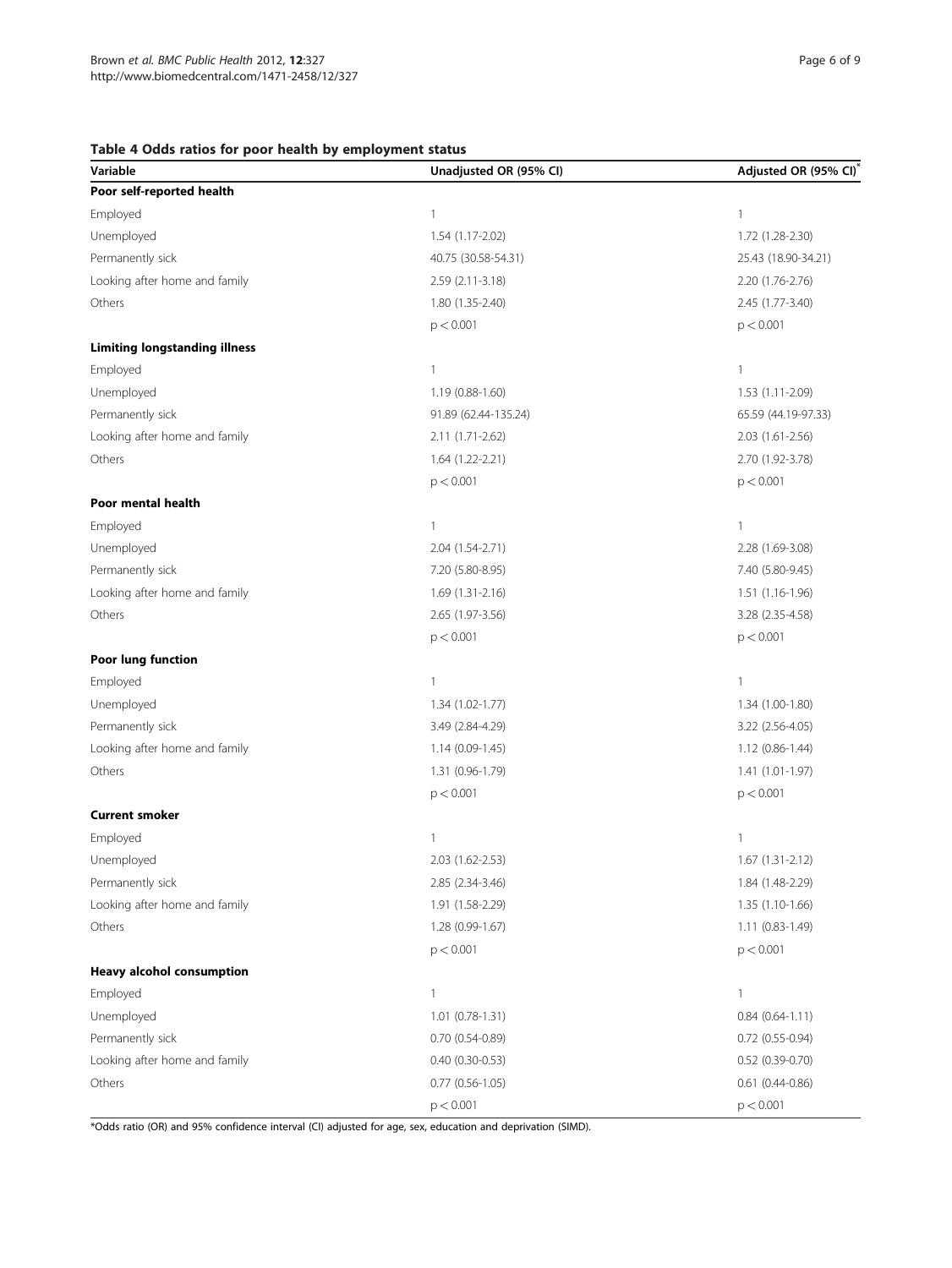had slightly worse lung function than those in employment. The results we obtained for the unemployed were comparable to a previous study, where unemployment was associated with increased susceptibility to upper respiratory infections [\[37\]](#page-9-0).

The permanently sick, LAHF and unemployed are more likely to be smokers than the employed group which is consistent with the findings of a longitudinal study which showed that men who experienced unemployment were more likely to smoke [[38\]](#page-9-0). Also the non employed do not have the workplace smoking restrictions which have been shown to decrease smoking prevalence [[39\]](#page-9-0). In this study all groups within the EI population were less likely to exhibit heavy alcohol consumption compared to the employed. Economic reasons and under-reporting consumption levels [\[40\]](#page-9-0) may provide possible explanations as it has been estimated that population surveys can underestimate true levels of alcohol consumption by approximately 50% in Scotland [[40\]](#page-9-0). This is in contrast to a previous study in Scotland that found that being unemployed, retired or EI was a significant predictor of alcohol-related hospitalisations compared to those in employment [[36](#page-9-0)]. However alcohol-related hospitalisations are a much later event than measuring current alcohol consumption.

The impact of unemployment on health can be modified by a number of socio-economic factors [\[7](#page-8-0)[,30](#page-9-0)]. The role of educational attainment on health and health behaviours is not fully understood. Although potential mechanisms have been proposed [[10,](#page-8-0)[41\]](#page-9-0), this study seeks only to describe educational attainment by economic group. The permanently sick showed much poorer educational attainment. The LAHF had a higher proportion with no qualifications than the unemployed, but were more alike in all other educational categories. This lack in educational qualifications in the permanently sick and LAHF, aside from health issues, may be a consequence of socio-economic circumstances or caring responsibilities in early adulthood, which inhibit them from progressing beyond school qualifications.

Although employment, education skills and training are two of the six domains used to derive the SIMD, the comparison of employment status by SIMD reveals interesting findings. The highest proportion of the permanently sick live in the most deprived areas, yet the LAHF are more evenly distributed across the five quintiles but still live in more deprived areas with respect to the employed. This further illustrates the fact that the EI are not a homogeneous group and reinforces the need to examine their characteristics and needs separately. This divide in the distribution of the EI subgroups by SIMD category can partly be explained by the fact that many of the LAHF are in this group by choice, may be financially secure and not dictated there due to ill health.

Separating the EI group has shown important differences in health. A review study has shown that 'employment' is overall good for health and wellbeing [[7\]](#page-8-0). However, the available evidence is mainly about paid employment. But work is much more than this. Work includes unpaid and voluntary work, education and training, family responsibilities and caring [[7,](#page-8-0)[30](#page-9-0)]. The fact that in this study the LAHF show better health outcomes than the permanently sick but roughly similar to the unemployed demonstrates the benefits of engaging in purposeful activity.

There are limitations of the data used in this study particularly with the LAHF group. The LAHF are predominantly women and although we have discussed the considerable heterogeneity of this group this study only looks at individual status and is not able to consider their marital/partnership status, if they live in a household where their partner's income is sufficient enough to make their involvement in the labour market unnecessary or if they are lone parents unable to work because of unaffordable childcare costs. Another limitation is that we used data from 2003 which predates the current recession. Evidence suggests psychological ill health, LLI and poor SRH all appear to increase during economic recessions but there is also the suggestion that health behaviours may improve especially tobacco and alcohol consumption [\[11\]](#page-8-0). The size of the EI group is therefore more likely to be larger and the more recent Scottish Health Surveys (the survey became continuous in 2008 and now report annually) could now be used to investigate health effects of the recession.

In the past most studies have focussed on the employed and the unemployed. The employed are often the target of health promotion, health protection and vocational rehabilitation efforts [[42](#page-9-0)] and the unemployed also have compulsory employability and skills training in order to receive benefits. Previously the EI were often a largely ignored part of the labour market. However, there have been major changes in the welfare system in the UK and Scotland and some attempts are being made to assist these groups. Changes in government policy have seen the introduction of measures aimed at helping the permanently sick back into the labour market (e.g. New Deal for Disabled People, Pathways to Work). Further, with the introduction of ESA in 2008, many of the permanently sick now have to engage with employability and rehabilitation services [[33,34](#page-9-0)], though this reform of the sickness benefit system signifies a dangerous political shift in how ill and disabled patients are seen as either 'deserving' or 'undeserving' of state support [\[11](#page-8-0)]. Similarly, a substantial proportion of EI lone parents are also being targeted by policy reform [\[32](#page-9-0)]. Also many of the LAHF group who do not claim benefits will not be required to engage with these new employability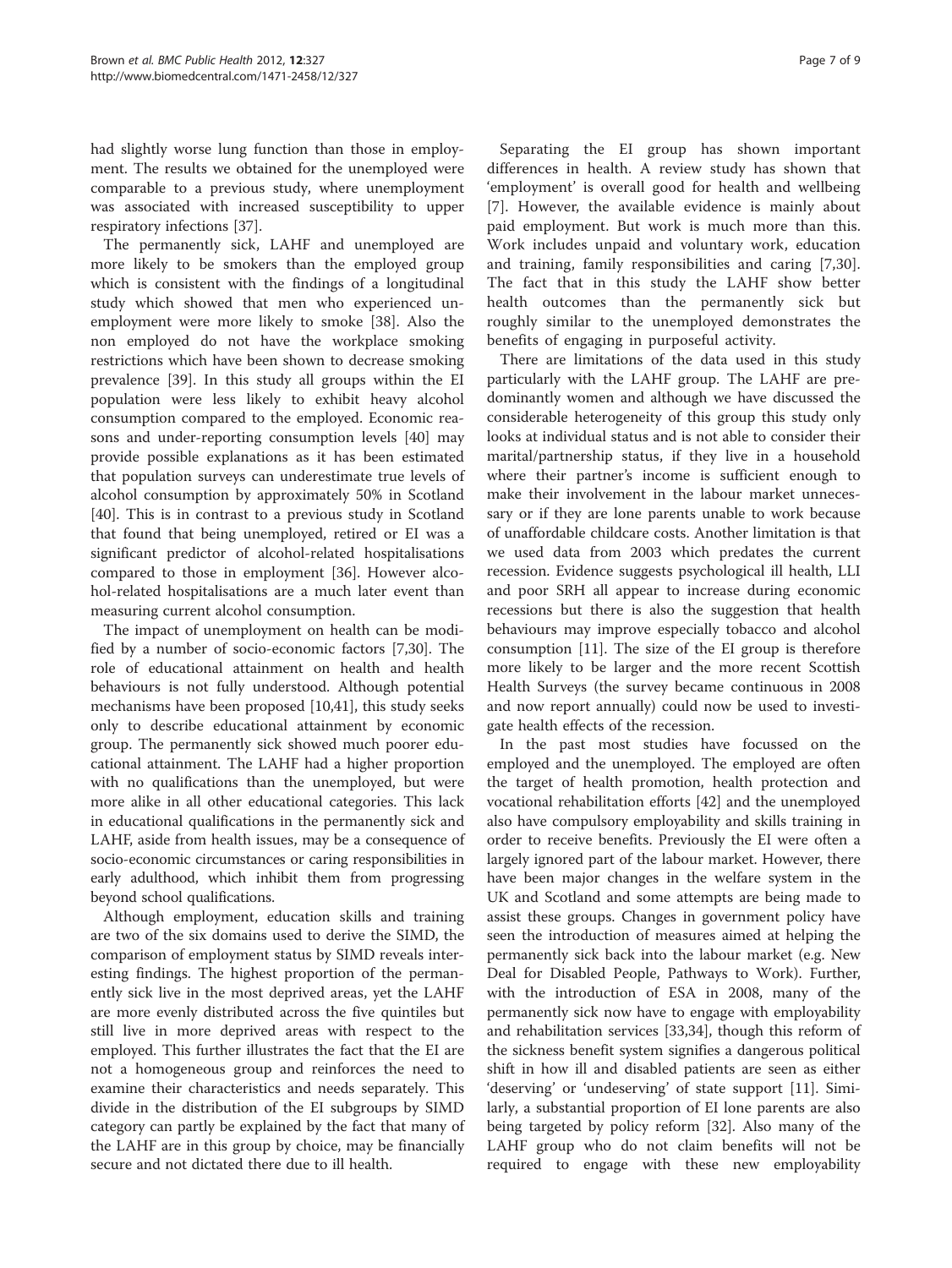<span id="page-8-0"></span>programmes and while many may not want to work, improving the health and education/skills of the LAHF group does needs consideration, as this group have an important role of educating and maintaining the health of their own children.

The findings of this study have important policy implications for the health strategies focused on the WAP and in particular the EI. Similar to other studies [[27](#page-9-0)-[30\]](#page-9-0) our findings further indicate that the EI group is at higher risk for ill health. They are part of the potential workforce and should not be ignored in public health policies aimed at improving the health of the WAP. Returning to work has proved beneficial for recovery from LLI and poor mental health regardless of socio-economic circumstances [[22,29](#page-9-0)] and therefore national vocational rehabilitation strategies could help a proportion of the EI become work ready, improve their health and alleviate health inequalities. Even though there are programmes in place in the current policy framework [\[33,34\]](#page-9-0), there are still people within the EI group who could benefit from better tailored services and available research evidence suggests that a 'health first' approach to welfare reform is potentially the most effective [11]. A better health status of the entire WAP would benefit both the individual and society.

# Conclusion

The results from this study contribute to the evidence that health varies by employment status. Importantly we have been able to address the different groups within the workless population and indicate associations of varying strengths between health variables and employment status. This study suggests that the EI group is at higher risk and policies and strategies directed at this group may need particular attention.

#### Abbreviations

EI: Economically inactive; ESA: Employment and support allowance; HNC/ D: Higher national certificate/diploma; ILO: International labour organisation; LAHF: Looking after home and family; LLI: Limiting longstanding illness; OR: Odds ratio; SHeS: Scottish health survey; SIMD: Scottish index of multiple deprivation; SRH: Self-reported health; WAP: Working age population.

#### Competing interests

The authors declare they have no competing interests.

#### Acknowledgments

JB was funded by an award from The Glasgow Centre for Population Health, NHS Greater Glasgow and Clyde, NHS Lanarkshire, Scottish Centre for Healthy Working Lives and the Scottish Government Health Directorates. The Scottish Health Survey data are publicly available via UK Data Archive <http://www.data-archive.ac.uk/>

#### Author details

<sup>1</sup> Healthy Working Lives Group, Institute of Health and Wellbeing, College of Medical, Veterinary and Life Sciences, 1 Lilybank Gardens, University of Glasgow, Glasgow G12 8RZ, UK. <sup>2</sup>Medical Statistics, School of Mathematics and Statistics, College of Science and Engineering, University of Glasgow, Glasgow G12 8QW, UK.

#### Authors' contributions

JB designed the study and coordinated the work. MAT carried out the initial literature review, undertook the analyses and interpreted the results. MAT and HG undertook the statistical analyses. ED & JB were the main authors of the manuscript with all authors contributing and commenting on the final version. All authors read and approved the final manuscript.

#### Received: 23 November 2011 Accepted: 3 May 2012 Published: 3 May 2012

#### References

- 1. Bartley M: Unemployment and ill Health-Understanding the Relationship. J Epidemiol Community Health 1994, 48(4):333–337.
- 2. Benavides FG, Benach J, Diez-Roux AV, Roman C: How do types of employment relate to health indicators? Findings from the Second European Survey on Working Conditions. J Epidemiol Community Health 2000, 54(7):494–501.
- 3. Brenner MH, Mooney A: Unemployment and Health in the Context of Economic-Change. Soc Sci Med 1983, 17(16):1125–1138.
- 4. Fryers T, Melzer D, Jenkins R: Social inequalities and the common mental disorders - A systematic review of the evidence. Soc Psychiatry Psychiatr Epidemiol 2003, 38(5):229–237.
- 5. Jin RL, Shah CP, Svoboda TJ: The Impact of Unemployment on Health- A Review of the Evidence. Can Med Assoc J 1995, 153(5):529-540.
- 6. Mathers CD, Schofield DJ: The health consequences of unemployment: the evidence. Med J Aust 1998, 168(4):178–182.
- 7. Waddell G, Burton K: Is work good for your health and wellbeing? The Stationery Office; 2006.
- 8. Bambra C, Eikemo TA: Welfare state regimes, unemployment and health: a comparative study of the relationship between unemployment and self-reported health in 23 European countries. J Epidemiol Community Health 2009, 63:92–98.
- 9. Lundin A, Lundberg I, Hallsten L, Ottosson J, Hemmingsson T: Unemployment and mortality-a longitudinal prospective study on selection and causation in 49321 Swedish middle-aged men. J Epidemiol Community Health 2010, 64(1):22–28.
- 10. Lawder R, Harding O, Stockton D, Fischbacher C, Brewster DH, Chalmers J, Finlayson A, Conway DI: Is the Scottish population living dangerously? Prevalence of multiple risk factors: the Scottish Health Survey 2003. BMC Public Health 2010, 10:330.
- 11. Bambra C: Work, Worklessness, and the Political Economy of Health. Oxford: Oxford University Press; 2011.
- 12. Davila EP, Christ SL, Caban-Martinez AJ, Lee DJ, Arheart KL, LeBlanc WG, McCollister KE, Clarke T, Zimmerman F, Goodman E, et al: Young Adults, Mortality, and Employment. J Occup Environ Med 2010, 52(5):501–504.
- 13. Kriegbaum M, Christensen U, Lund R, Osler M: Job Losses and Accumulated Number of Broken Partnerships Increase Risk of Premature Mortality in Danish Men Born in 1953. J Occup Environ Med 2009, 51 (6):708–713.
- 14. Ferrie JE: Health consequences of job insecurity. WHO Reg Publ Eur Ser 1999, 81:59–99.
- 15. Kessler RC, Turner JB, House JS: Unemployment, Reemployment, and Emotional functioning in a Community Sample. Am Sociol Rev 1989, 54 (4):648–657.
- 16. Barham C: Economic Inactivity and the Labour Market. In Edited by Labour Market Trends. London: Office for National Statistics; 2002:69–77.
- 17. Ritchie H, Casebourne J, Rick J: Understanding Workless People and Communities: A literature Review. Research Report No 255. Department for Work and Pensions. 2005.
- 18. Brown J, Hanlon P, Turok I, Webster D, Arnott J, Macdonald EB: Establishing the potential for using routine data on Incapacity Benefit to assess the local impact of policy initiatives. J Public Health 2008, 30 (1):54–59.
- 19. Local Area Labour Markets in Scotland Statistics from the Annual Population Survey. 2010. [[http://www.scotland.gov.uk/Publications/2011/08/](http://www.scotland.gov.uk/Publications/2011/08/09172458/6) [09172458/6\]](http://www.scotland.gov.uk/Publications/2011/08/09172458/6) (accessed 20/09/2011).
- 20. Leon DA, Morton S, Cannegieter S, McKee M: Understanding the health of Scotland's population in an international context. A review of current approaches, knowledge and recommendations for new research directions. Part I. London: London School of Hygiene & Tropical Medicine; 2003.